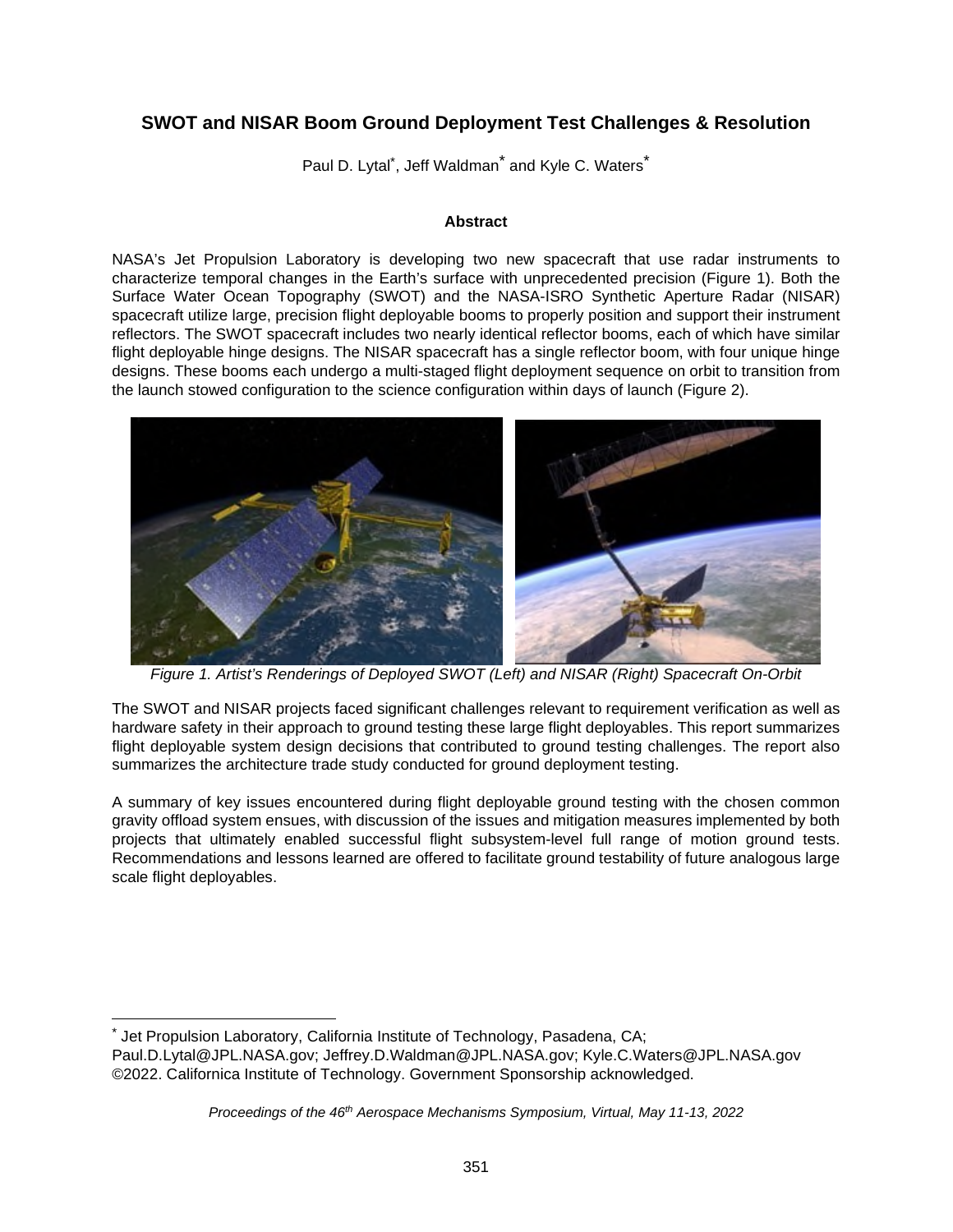

*Figure 2. On-Orbit Boom Deployment Sequence for SWOT (Top) and NISAR (Bottom)* 

# **Flight Hardware Design for Testability**

# Deployable Structure Architecture Decisions

Both the SWOT and NISAR deployable boom designs faced significant technical challenges to meet project performance requirements while also stowing to fit within tight launch vehicle constraints and deal with loads from an over-constrained system. Priority was given to overcoming these technical challenges and several decisions were made early on to enable the primary on orbit mission success while sacrificing ease of testability during ground integration and test activities.

The NISAR project had a very complicated configuration to fit within an extremely tight launch vehicle (Figure 3). The radar feed and the stowed reflector were located on opposite sides of the payload structure, requiring the composite boom to wrap around the aluminum structure resulting in additional complexity for the design. The boom required four hinges to meet the stowed launch configuration volumetric constraints while still meeting the deployed optical prescription and with some consideration given for ground testability. Configurations utilizing three hinges all resulted in two hinges deploying in a common plane with the third hinge deploying in a challenging-to-test orientation. The four hinge configuration selected enabled three hinges to deploy in a common plane with the fourth hinge deploying in an orthogonal plane. While this configuration was chosen to improve the deployment test program feasibility, the orthogonal out of plane hinge deployment still proved to be exceedingly challenging to implement. For this hinge, offload weight errors and offloader friction became direct sources of deployment drag in contrast to the other hinges with hinge axes nominally oriented parallel to gravity for testing.



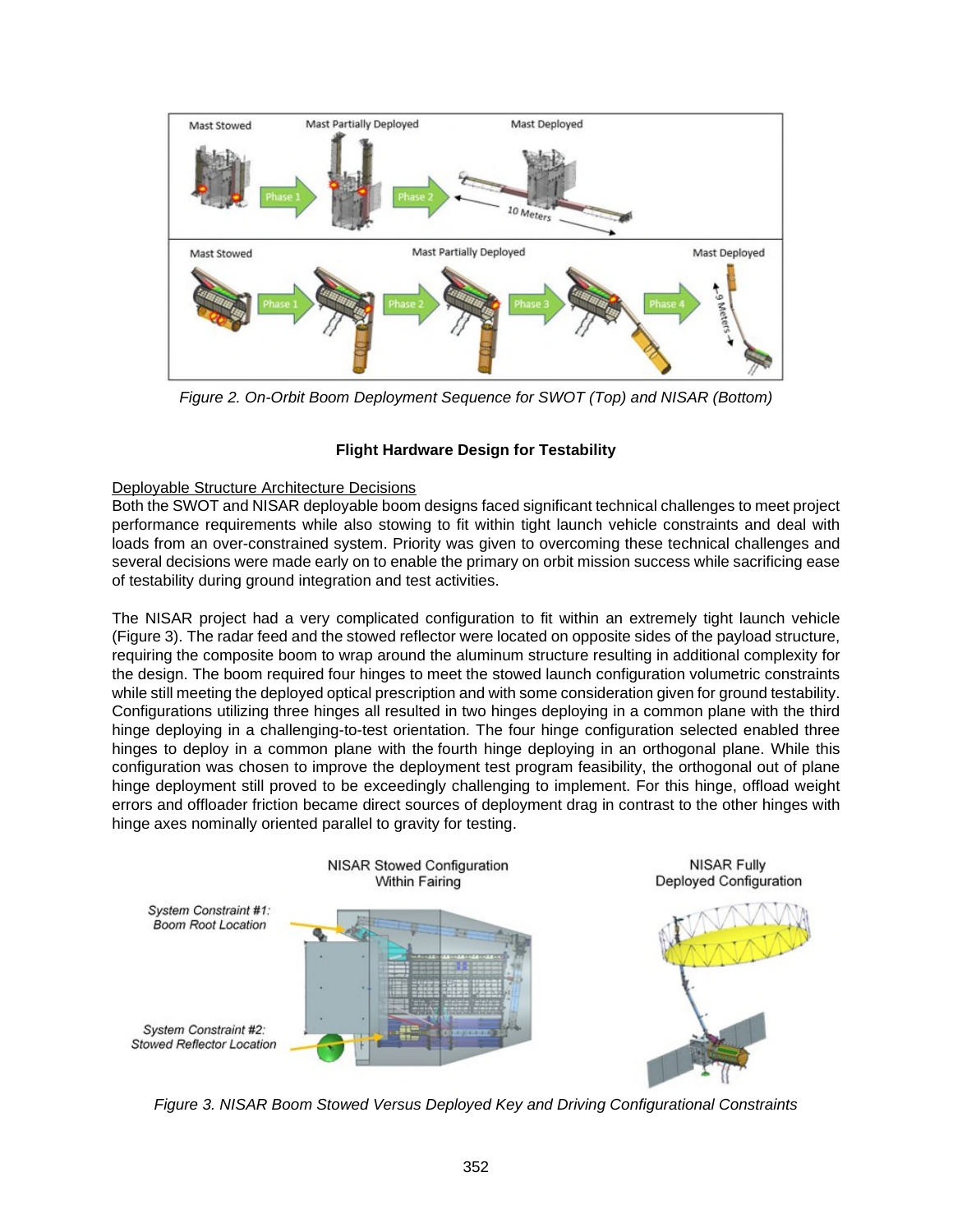For both the SWOT and NISAR missions, deployment mechanism architectures were selected to only deploy a single hinge at a time through serial launch restraint releases. This was done to achieve the highest confidence in full deployment success, as each phase could be deployed and telemetry reviewed to confirm success before proceeding with subsequent hinge deployments. Other programs such as Soil Moisture Active Passive (SMAP) have taken alternate approaches where two hinges deploy back-to-back and use a syncronization gear to avoid scenarios where contact or undesired motion could occur. The staged approach of SWOT and NISAR simplified the technical design of the deployment mechanisms and was lower in flight mass, however, it resulted in a significant increase in the number of deployments to set up and test on the ground. While the SMAP deployable boom had two deploying hinges, it only required a single offloaded test set up to fully deploy both hinges. SWOT and NISAR required a unique setup and reconfiguration for each one of their hinges and sometimes even a separate set up for the deploy direction verses the stow direction. This resulted in a significant increase in the complexity of the design of the test program, offload Mechanical Ground Support Equipment (MGSE), and duration of ground test activities. NISAR added further configurational complexity to the design of the GSE with the out-of-plane hinge deployment, a unique motion compared to the other hinges where the center of gravity (cg) changed vertical height by 0.6 m (2 feet) where all other deployments swept in an arc parallel to the ground. The decision to build a one size fits all deployment offload GSE system for both projects resulted in a very challenging design space to be able to accommodate all of the different configurations required.

The ground deployment tests were elected to be carried out on a fixed immovable ground constraint rather than offloading all components in a free-free test condition. This decision stemmed from the complicated over-constrained launch stowed configurations and the need for the launch restraints that reach back to the payload structure to stage the various hinge deployments in a flight-like manner. Ideally, the entire boom would be disconnected from the payload and offloaded in a free-free state. In a free-free configuration, errors in the offload weight would be observable in test as the structure sinks or rises, enabling the offload force to be tuned even with imperfect a priori mass properties knowledge. It was not feasible to offload the entirety of the payloads for either SWOT or NISAR, therefore the fixed root architecture had to be employed. This resulted in much tighter requirements in offload weight accuracy and center of gravity location knowledge as well as increased risk to hardware safety if an incorrect counterweight was applied. This prioritization of the design of the deployable booms for mission performance over ground test simplification enabled the projects to close on technical issues earlier, however, it came with the penalty of a significantly more complicated integration and test program.

## Hinge Deploy & Latching Mechanism Handling Constraints

For both SWOT and NISAR, a torsion spring / viscous damper mechanism was used to deploy each boom hinge on orbit (Figure 4). Ground deployment test related requirements were not well-defined prior to completion of the detailed design of these flight mechanisms. Key flight mechanism design decisions were made that created challenges for full range of motion ground deployment testing.



*Figure* 4*. Hinge Deploy and Latch Mechanisms*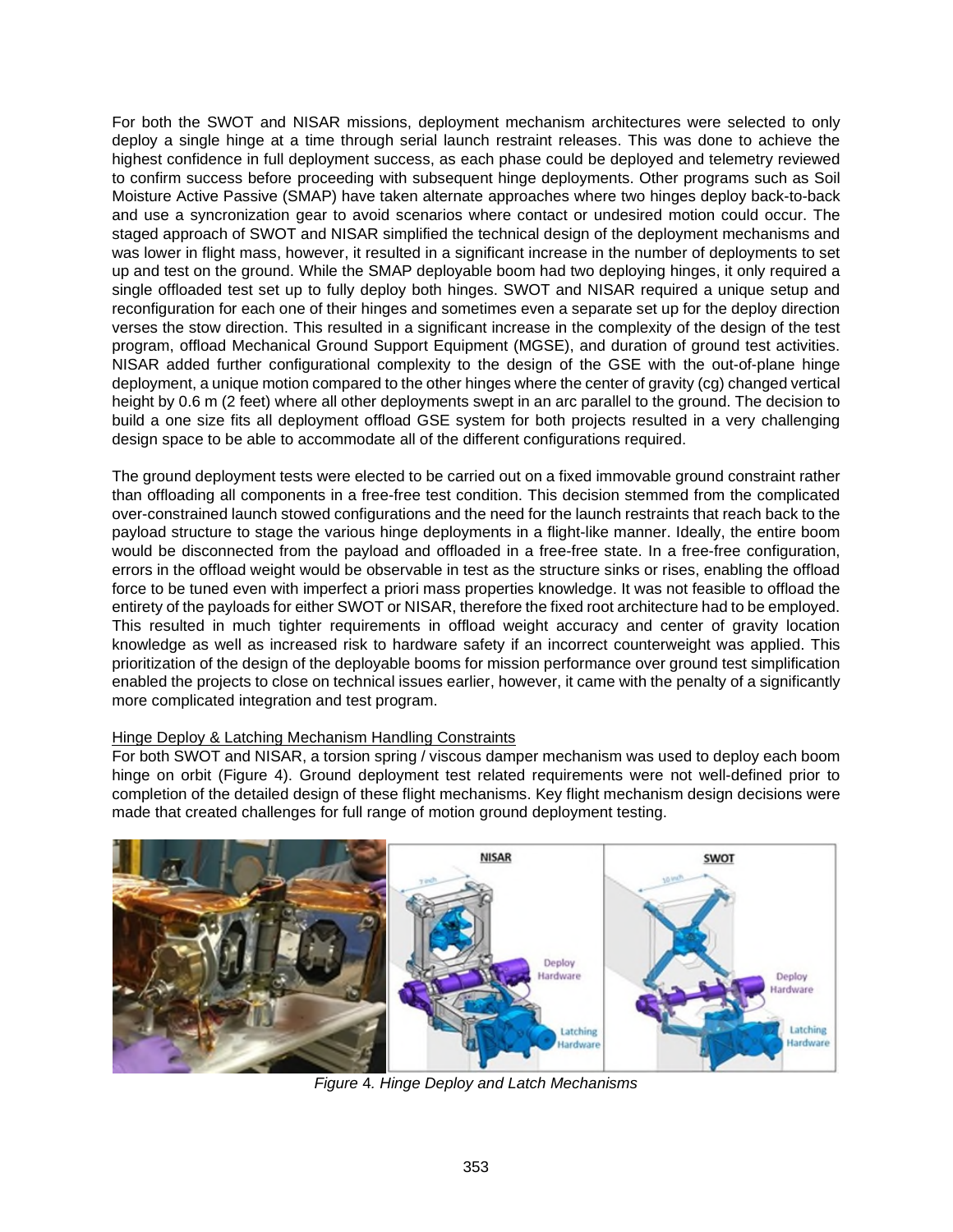Both SWOT and NISAR selected a flight deployable hinge architecture in which the deployment mechanisms included hinge pins that doubled as the primary structural load paths. For their function as a mechanism, the hinge pins were coated in a thin, life limited dry film lubrication. The flight configuration of the mechanism made recoating or replacing hinge pins after deployment testing impractical and would engender a hardware safety risk. Similarly, replacing the interfacing press-fit bushings carried non-trivial hardware safety risk and Verification and Validation (V&V) implications. As a result, restrictive allowable loads on the hinge pins for hardware safety during ground deployment testing were levied as requirements on the gravity offload system, which were particularly challenging to meet with the large mechanical advantage present in the flight configuration.

The interfacing bushings for these hinge pins were integral to large bonded composite structures. Large deployable full motion deployment testing was impractical to conduct in the relevant temperature and vacuum environment, and the flight architecture did not include sufficient mechanical field joints to enable lower level subassembly V&V in the flight configuration as these field joints would have necessitated a nontrivial mass increase. Therefore, each matched set of flight deployable mechanisms with flight deployable hinge harness was first installed on a flight-identical test fixture for environmental conditioning and thermal vacuum performance testing and then removed and reinstalled on the flight deployable structure with identical bushings per the same procedure. Part of the verification plan involved demonstrating correlation between the ambient torque performance of each mechanism and deployable harness set between the test fixture and flight installed configurations. Tight requirements relevant to deployment interference torques from the gravity offload system were needed to enable this approach to V&V.

In addition, volume constraints on the flight spring / damper mechanisms responsible for deploying the hinges resulted in low net deployment torque available for deployment. Non-trivial uncertainty in the resistance torque associated with deployable hinge-crossing electrical harness resulted in relatively large bounding allocations, which further limited the torque available to overcome ground deployment system torque losses. Given the small net deployment torque available from the flight mechanisms, modest gravity offload system alignment errors and offload force magnitude errors would result in violation of the bounds of the acceptable deployment torque test profile.

Similarly, while the hinge latch mechanism design had sufficient capability to withstand all on-orbit deployment and post-deployment load cases, this flight latch mechanism design created highly challenging design constraints on the ground deployment test system. Due to the large mechanical advantage of the gravity offload points on the boom and the relatively low latched hinge preload, small errors in offload force and offload alignment with the center of gravity of the deployable hardware would cause latched hinges to gap, potentially damaging the flexures in the latching mechanism. Hardware safety handling constraints for ground testing were levied restricting maximum allowable moments on latched hinges to approximately half of the minimum gapping threshold loads. This necessitated multiple offload points on each boom segment, tight tolerances on target offload forces at each offload point, and continuous monitoring of these offload forces at each location during deployment for hardware safety. A whippletree system was employed to attempt to achieve the target offload force distribution between the multiple offload interface points.

## **Ground Deployment Test Architecture Trade Study**

To identify the appropriate gravity offload methodology that could be used for all six types of deployable hinges for SWOT and NISAR ground deployment testing, the following heritage JPL approaches were evaluated in a trade study (see Figure 5):

- 1. Helium Balloon Offload System
- 2. Overhead Swing Arm Offload System
- 3. 2-Axis Overhead Trolley Offload System
- 4. Caster / Air Bearing Support from Below Offload System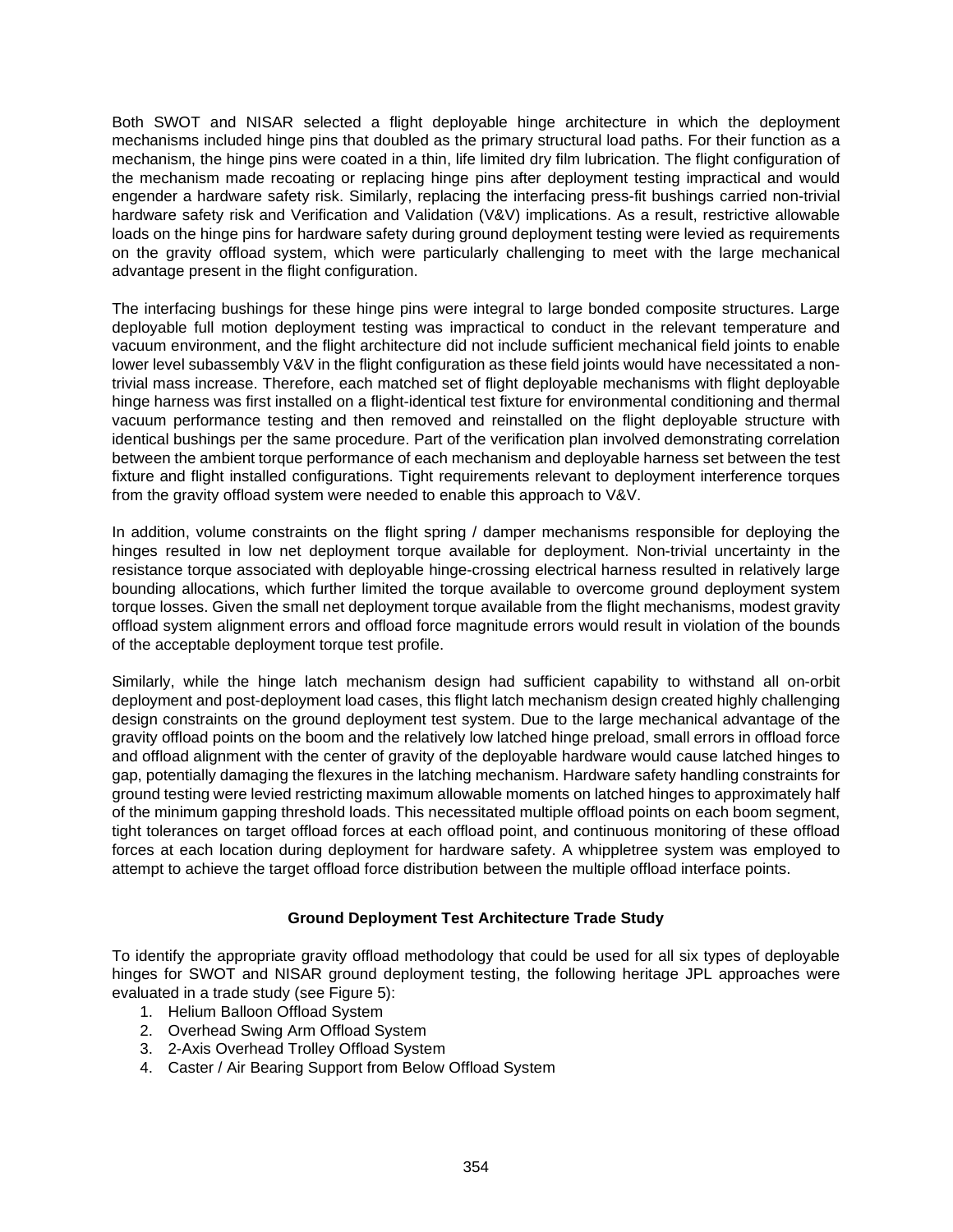

*Figure 5. (From Left to Right) Insight Robotic Arm Balloon Offload, Aquarius Boom Deploy Device, SMAP Boom Overhead Trolley, JUNO Solar Array Castered Offload System* 

The primary metrics used for evaluation included the following:

- 1. Hardware and Personnel Safety
- 2. Estimated Cost of Offload System Development
- 3. Test Facility Needs

Results of the trade study are summarized in Figure 6. Additional metrics including deployment performance impacts and offload system setup / characterization time were considered but not assigned an appropriately high priority, given the fact that dozens of setups were required in the SWOT and NISAR integration flows. The overhead swing arm architecture with whippletree system was selected for both SWOT and NISAR, and an MGSE design implementation team took over the design-through-delivery of the offload system henceforth referred to as the Deploy Fixture (DF).

| <b>Category</b>                  | <b>Criteria</b>                                                             | <b>Balloon Offload</b>                                                                                                     | <b>Double Swing Arm</b>                                                                                     | 2-Axis Overhead<br><b>Trolley</b>                                                                   | <b>Support from</b><br><b>Below</b>                                                                                                |
|----------------------------------|-----------------------------------------------------------------------------|----------------------------------------------------------------------------------------------------------------------------|-------------------------------------------------------------------------------------------------------------|-----------------------------------------------------------------------------------------------------|------------------------------------------------------------------------------------------------------------------------------------|
| <b>Hardware</b><br><b>Safety</b> | Boom in GCF<br>Testing                                                      | * 0.5x to 1.8x of boom<br>inertia during<br>deployment<br>· Relatively constant<br>offload force<br>· Minimal drag effects | * 0.5x to 1.3x of boom<br>inertia during<br>deployment<br>· Constant offload force                          | $-0.4x$ to 5.0x of boom<br>inertia during<br>deployment<br>· Constant offload force                 | * 2.3x to 4.1x of boom<br>inertia during deploy<br>* Each cart will be<br>between 40-170 lbs<br>• Very friction/slope<br>sensitive |
|                                  | Boom in GCF<br>Failure                                                      | · Negligible risk<br>· Balloon catch system<br>· Spreaders above flight<br>hardware                                        | · Negligible risk<br>· Spreaders above flight<br>hardware                                                   | · Negligible risk<br>· Spreaders above flight<br>hardware                                           | · Negligible risk<br>. No suspended loads<br>above flight hardware                                                                 |
| Cost and<br><b>Schedule</b>      | <b>Total ROM Cost</b><br>$(Eng. Dev + ME + Fab +$<br>Assembly + Proof Test) | $-$ \$270 $k$<br>· Minimal structure &<br>mechanism count<br>relative to other<br>options                                  | $-$ \$300 $k$<br>• More engineering<br>effort for structure<br>and mechanisms than<br>balloon option        | $-$ \$350 $k$<br>• More engineering<br>effort for structure<br>and mechanisms than<br>other options | $-$ S225k<br>• Floor: ~\$120k<br>· Medium structure &<br>mechanism<br>development required                                         |
|                                  | Schedule<br>Impacts<br>& Cost Risks                                         | · Lowest impact on<br>schedule, most<br>researched option<br>* JPL experience<br>• Vendor quotes ready                     | · High-level conceptual<br>diagrams complete<br>. No heritage MGSE<br>. No detailed design<br>work complete | · Heritage MGSE but 7-<br>yr ago<br>· No detailed design<br>work complete                           | Equational & Thomason<br>are in the loop.<br>Large variation in cost.<br>estimates due to:<br><b>Stycking requirements</b>         |
| <b>Facility</b><br><b>Needs</b>  | Facility<br>Constraints<br>during Testing                                   | · Finan space, 30' x 30'<br>142 <sup>' for</sup> NISARI<br>· SWOT 34 celling<br>· NISAN 22' celling                        | · Floor space: arc length<br>of deployment (3' to<br>12'<br>· Height ~15'                                   | · Floor space: 21' x 15'<br>· Height: ~15'                                                          | · Floor space: 20' x 16'<br>. No ceiling height req.<br>· Highbay 2 floor<br>requires more effort                                  |
|                                  | Facility<br>Constraints<br>during Storage                                   | $-2283$<br>. Can be folded into<br>box, easy shipping                                                                      | . Can be designed to<br>fold simply against<br>wall<br>* Arms removable                                     | • Large fixture in<br>cramped highbay<br>• Must be disassembled<br>between tests                    | · Requires time<br>consuming assembly.<br>alignment, and tear<br><b>BOWM</b>                                                       |

*Figure* 6*. Gravity Offload Architecture Trade Study Summary*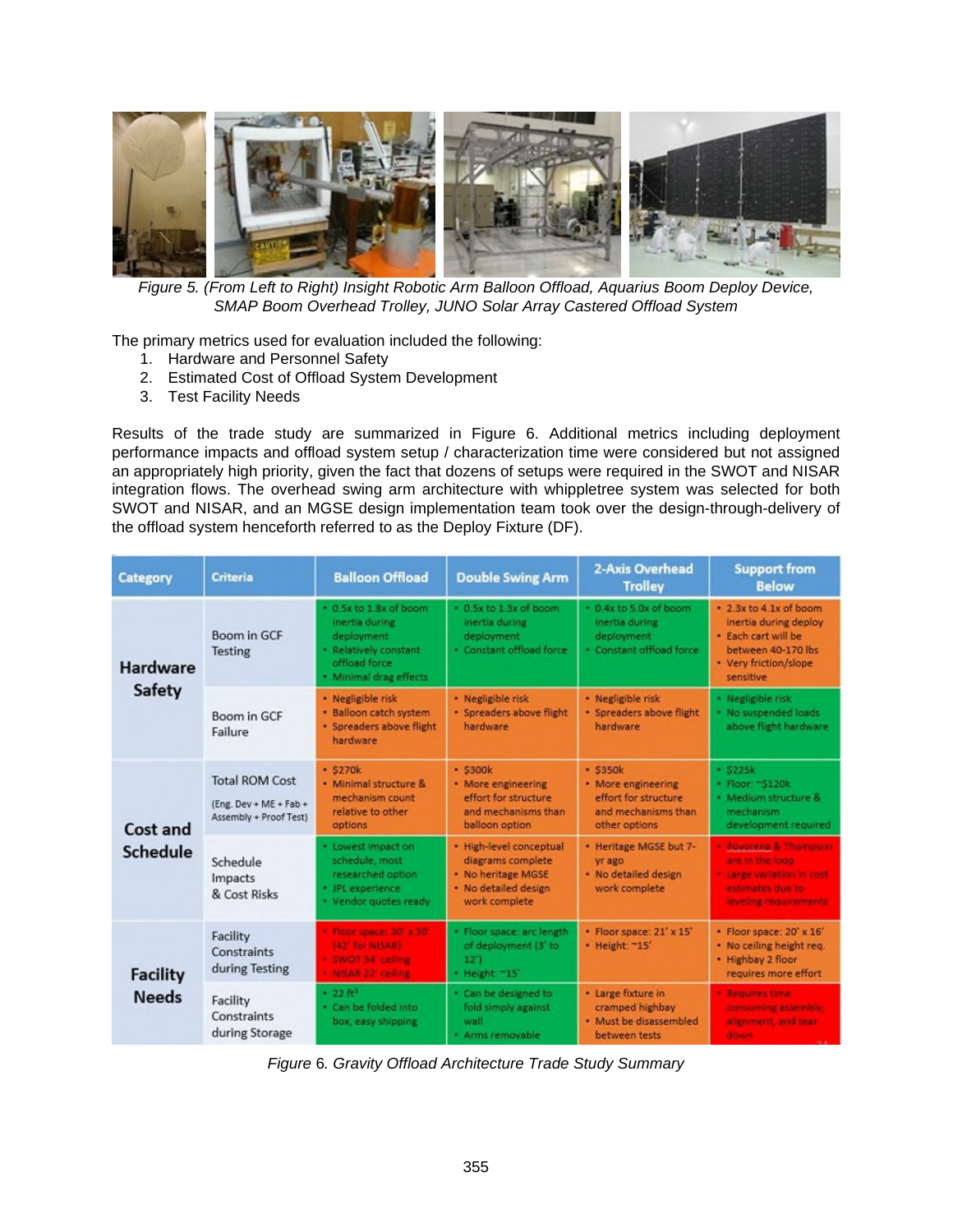#### **Gravity Offload System Challenges**

An initial set of requirements were communicated to the DF design team to assure boom flight hardware safety as well as acceptable deployment performance to support correlation to analytical model predictions and subassembly-level ambient deployment performance testing. These requirements covered the following topics:

- 1) Maximum suspended flight hardware mass and center of gravity offset from the DF swing arm hinge axis
- 2) Interface locations on the flight hardware for offloading
- 3) Keep out zone for the swept volume of flight hardware
- 4) Maximum allowable deployment resistance torque from the DF
- 5) Repeatability tolerance for the DF resistance torque in a given setup
- 6) No deployment assistance torque from the DF permitted for performance tests
- 7) Maximum permissible moment loading on latched hinges
- 8) Maximum permissible inertia of the moving GSE
- 9) Maximum allowable overshoot force from the moving GSE at the end of deployment
- 10) The ability to offload all four NISAR hinges and all SWOT hinges multiple boom configurations
- 11) The ability to be taken apart for shipment

Many of these requirements were fully satisfied in the implemented design of the DF. However, some requirements, such as the total drag torque, were only met under nearly perfect setup conditions. Little was understood at the time of delivery about the alignment and positioning tolerances needed to obtain acceptable drag torques, nor the challenges of the setup process necessary to achieve them. Another example was the lack of understanding of the tolerances on knowledge of mass properties needed during testing to stay within the not-to-exceed hinge moment loads.

To make matters worse, several driving requirements on the offload MGSE became substantially tighter as knowledge of flight deployable hardware sensitivities matured; flight hardware development was progressing in parallel with the design of the DF. It was identified in the initial DF requirements set not to apply a moment to an open hinge that violated static proof loads, resulting in a handling constraint of 389.8 N•m (3,450 in•lbf). This was later revised down to 54 N•m (480 in•lbf) based on the need to prevent gapping of latched hinges during deployment testing. A third revision, intended to reduce the risk of damaging the dry lubricant on the flight deployable hinge pins, was identified much later in the DF development, restricting the maximum moment to hinges to only about 11.3 N•m (100 in•lbf). After understanding the implementation challenges associated with compliance with this 11.3 N•m limitation, the requirement was later relaxed to 28.25 N•m (250 in•lbf) through additional qualification model hinge testing that demonstrated no significant hinge pin coating damage occurring at this loading. Nevertheless, it still remained a tight, driving requirement for the test system which, if identified earlier in the gravity offload MGSE development, could have been a driving consideration in the MGSE offload architecture trade study.

Both projects had varying cg distances depending on the hinge being deployed that ranged from 63.5 to 165 cm (25 to 65 in) from the swing arm and varying total offload weights of 46 to 136 kg (101 to 300 lbm). Errors in either the total offload, cg location, or verticality of the hinge line could all produce moments on the moving hinge, and had to be carefully managed (Figure 7). The suballocated test setup tolerances were on the order of  $\pm$ 1.25 kg ( $\pm$ 2.75 lbm) for offload error (0.9% of total offload) and  $\pm$ 0.6 cm ( $\pm$ 0.25 in) of cg offload location error to stay within the 28.25 N•m (250 in•lbf) not-to-exceed moment requirement. This forced the team to not rely on CAD estimates for mass, and rather to weigh all flight components and GSE components and perform very careful configuration tracking to stay within these bounds. Mass properties testing of the assembled flight components generated very accurate initial mass and cg for each boom tube segment. This was followed on by individual piece part measurement of all additional flight components and GSE added to the moving hardware, including mass and cg location. Procedures were generated to track all configuration changes with quality assurance verifications implemented to ensure the hardware configuration matched the calculations. If it had been feasible, a free-free test configuration (or reduced flight hardware sensitivity) could have eliminated the need for this tedious process and greatly simplified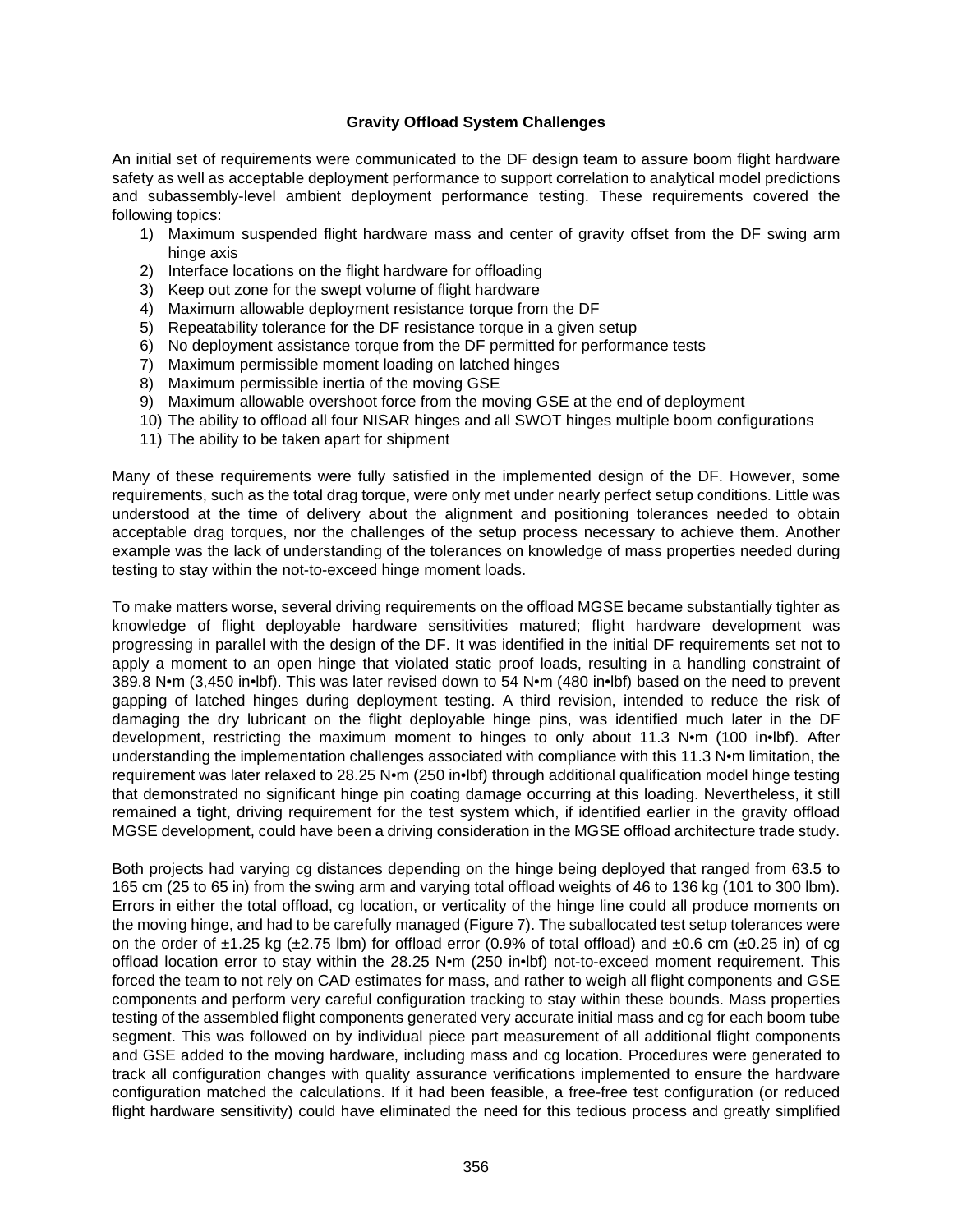the integration and testing process, not to mention reducing the risk to the flight hardware associated with human error in this extensive analytical tracking effort.



*Figure 7. Offload Errors Causing Moments on Moving Hinge Pins & Deployment Resistance Torque* 

One additional complicating factor for the offload approach selected was the use of a series of four pulleys to route the offload cable from the flight article to the counterweight in order to reduce the inertia of the system. The combined drag force through all four pulleys at the maximum offload weight of 125 kg (275 lbm) was 2.25 kg (5 lbm). If the moving boom did not sweep through a perfectly level arc, its cg would move up or down and the offload weight would similarly need to move with it. With the drag in the system of pulleys alone, this would generate up to 2.25 kg (5 lbm) of error in the offload force on the deploy hardware, which violated the ±2.75 lb requirement. This was managed in several ways. First, the moving hinge pin is intentionally loose fitting, allowing for roughly ±0.1 deg of free angular movement. The verticality of the moving hinge was measured to make sure it was within ±0.2 deg of perfectly vertical prior to each deployment. Therefore the looseness of the hinge pin could correct for some of the initial angular misalignment and allow the boom to deploy through a more level arc with respect to gravity. Second, the pulley diameters were changed from 15.25 cm (6 in) to 50.8 cm (20 in) while keeping the same ball bearing sizes (Figure 8). This allowed for similar load carrying capability through each pulley but drastically reduced the total pulley system drag force from 2.25 kg (5 lbm) to 0.9 kg (2 lbm).



*Figure 8: Deployment Fixture with 15.25-cm Diameter Pulleys Upgraded to 50.8-cm Pulleys to Reduce Drag*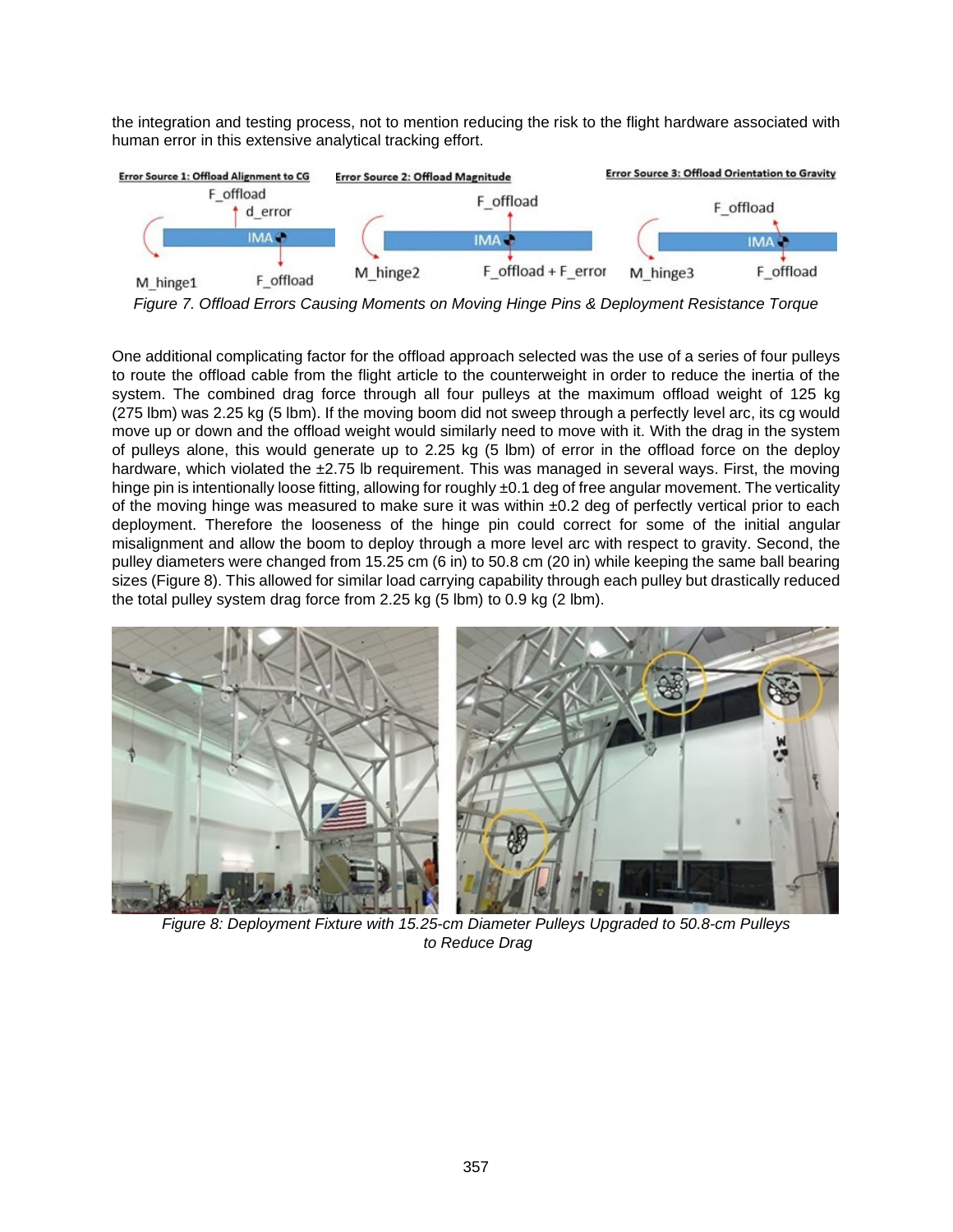

*Figure 9: Horizontal-Plane versus Out-of-Horizontal-Plane Hinge Deployments*

The offload error due to mass properties uncertainty or friction in the pulleys was especially critical for NISAR's out-of-horizontal-plane hinge deployment as it directly opposed deployment motion (Figure 9). Therefore, the driving constraint was not 28.25 N•m (250 in•lbf) for hardware safety, but only 4.5 N•m (40 in•lbf) to stay within allowable deployment torque performance requirements. At a distance of 63.5 cm (25 in) between the cg and hinge line axis, the maximum offload error could only be zero to 0.7 kg (1.6 lbm). Prior to each out-of-plane NISAR hinge deployment, a dummy weight was attached to the Deploy Fixture and a measurement of the system friction was taken. During the deploy test, the offload mass was intentionally adjusted to account for pulley drag and result in a near nominal offload force.

Even with the care taken to measure all flight hardware and GSE masses, account for frictional effects, and rigorously track the configuration, it was extremely difficult to get consistent deployment results for the NISAR out-of-horizontal-plane hinge deployment. Subtle changes in deployable mass (for example, the routing of test cables or the addition of thermal blankets) significantly effected the measured deployment profiles. Figure 10 shows a spread of deployment profiles taken over a year with multiple reconfigurations in between each data set for both a typical horizontal plane NISAR hinge deployment and the out-of-plane hinge deployment. The deployment profile shapes for each horizontal plane deployment were roughly consistent and deploy times matched ±20% between all tests. The out-of-plane hinge deployment profile data shows very different profiles for each deployment, with total deployment times ranging from 110 seconds on the fastest to 2400 seconds for the slowest. The difference between the fastest deploy time of 110 seconds and the middle deploy time of 740 seconds was determined to potentially be caused by a difference in offload of 0.34 kg (0.75 lbm) and a lateral cg difference of 0.5 cm (0.2 in) between the two runs. This extreme sensitivity of deployment performance due to minor test setup errors led the project to eliminate deployment profile consistency as a metric for test success for this hinge. Instead, the criteria for success was changed to safely deploy the hardware from launch to deployed configurations, with a thorough visual inspection of the mechanisms pre- and post- deployment to confirm their health.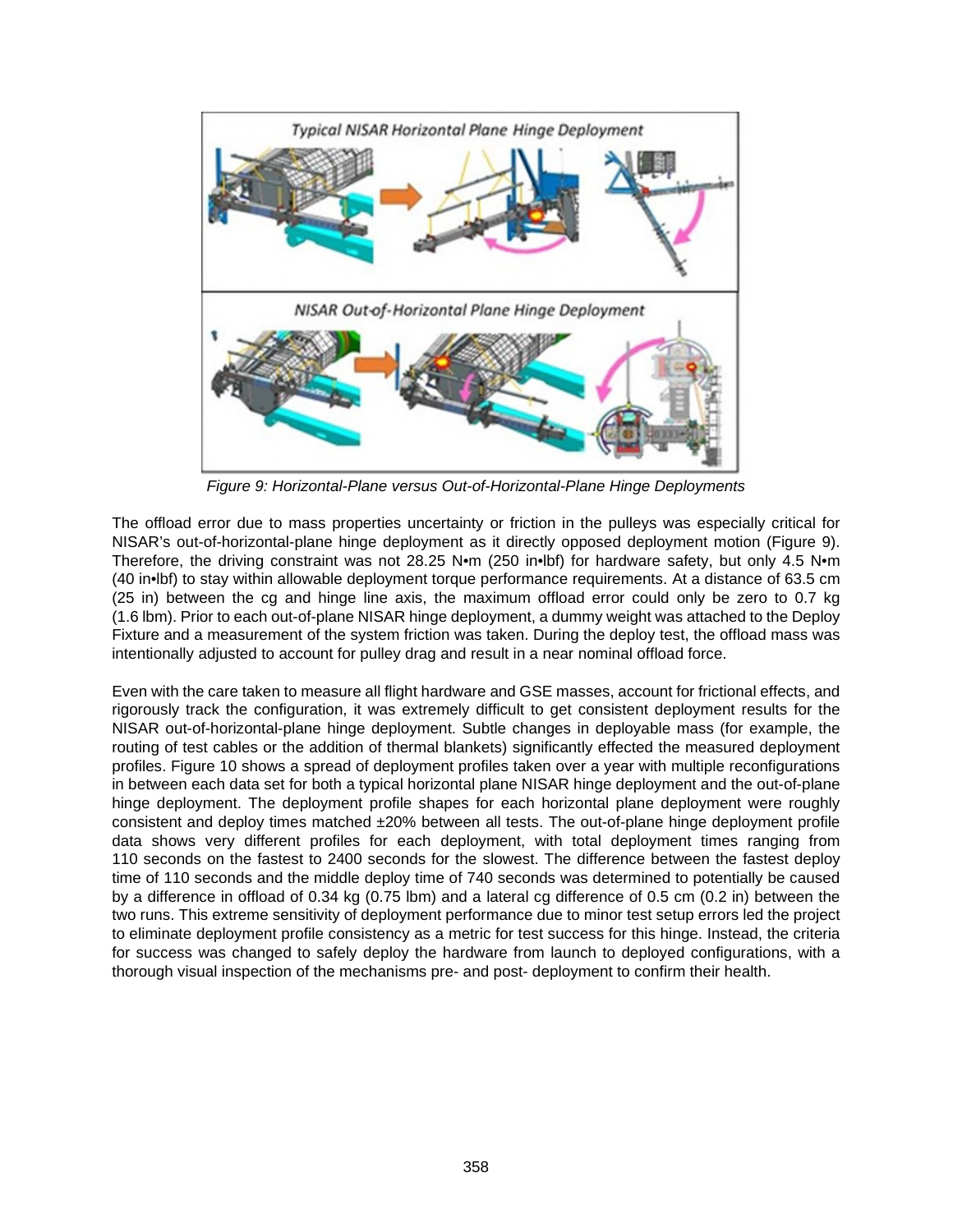

*Figure 10: Variation in Hinge Angle Verses Time Telemetry Data for a Typical NISAR Horizontal Plane Hinge Deployment and the NISAR Out-of-Plane Hinge Deployment* 

A final set of requirements that was not well understood until after delivery of the deploy fixture pertained to the required stiffnesses for this MGSE. The implemented design had a low-stiffness support structure for the swing arm axis. This meant the DF swing arm rotation axis changed orientation and positioning under load throughout the flight deployable range of motion. Torque error and flight hinge loads associated with this phenomenon needed to be addressed by appropriately pre-biasing the DF orientation during setup to minimize the peak magnitude of these contributions to remain within allowable limits. In addition, the clocking of the DF support structure was carefully selected for each hinge range of motion to minimize the contributions to torque error from swing arm support structure deflection. There was a clear need for precharacterization of offload fixture performance in each setup prior to usage with the flight deployables.

## **Characterizing Gravity Offload System Performance**

Shortly after delivery of the DF to the Integration and Test team, it was recognized that the DF would be a challenging system to use to meet the precision and consistency of offload needed for SWOT and NISAR boom ground deployment testing. The teams operating the DF in conjunction with the flight hardware needed to develop and utilize consistent procedures for the set-up, characterization, and pre-test analysis of DF performance to ensure each setup was safe for the flight hardware and would enable successful verification of performance requirements. A tedious but workable process was developed, but the methodology evolved significantly as the teams learned the nuances of large-scale gravity offload operations throughout the test campaigns.

Before any setup and characterization of the DF took place, the flight hardware was secured to a stable fixture with its deployable hinge axis sufficiently well aligned to the gravity vector. The maximum permissible angular error between the flight hinge axis and the gravity vector was 0.2 degree to limit cg vertical translation (and associated deploy torque impacts) throughout the deployment range of motion.

In regard to DF setup challenges, the DF consisted of a massive support structure with very limited and coupled degrees of freedom. The available degrees of freedom proved insufficient to allow for efficient setup for testing. The DF swing arm hinge axis had to be sufficiently aligned to the flight hardware hinge axis. To achieve this, two self-leveling lasers were projected, perpendicular to each other, onto the flight hinge axis (Figure 11). The DF was rolled into position such that the DF hinge axis coincided with the flight hardware hinge axis (defined by projected lasers) to within 5 cm (2 in) in plane projected distance. Because the DF swing arm was about 6 m (20 ft) above the flight hardware, the lasers had to be moved and projected onto to the DF axis in order to measure the offset to the flight hinge axis on the ground. Projecting lasers between two axes separated by a height of two stories, and then measuring the offset to the visually estimated centerline of the flight hinge axis had non-trivial measurement uncertainty. When accounting for the stackup of measurement uncertainties, the remaining allowable offset from nominal concentricity was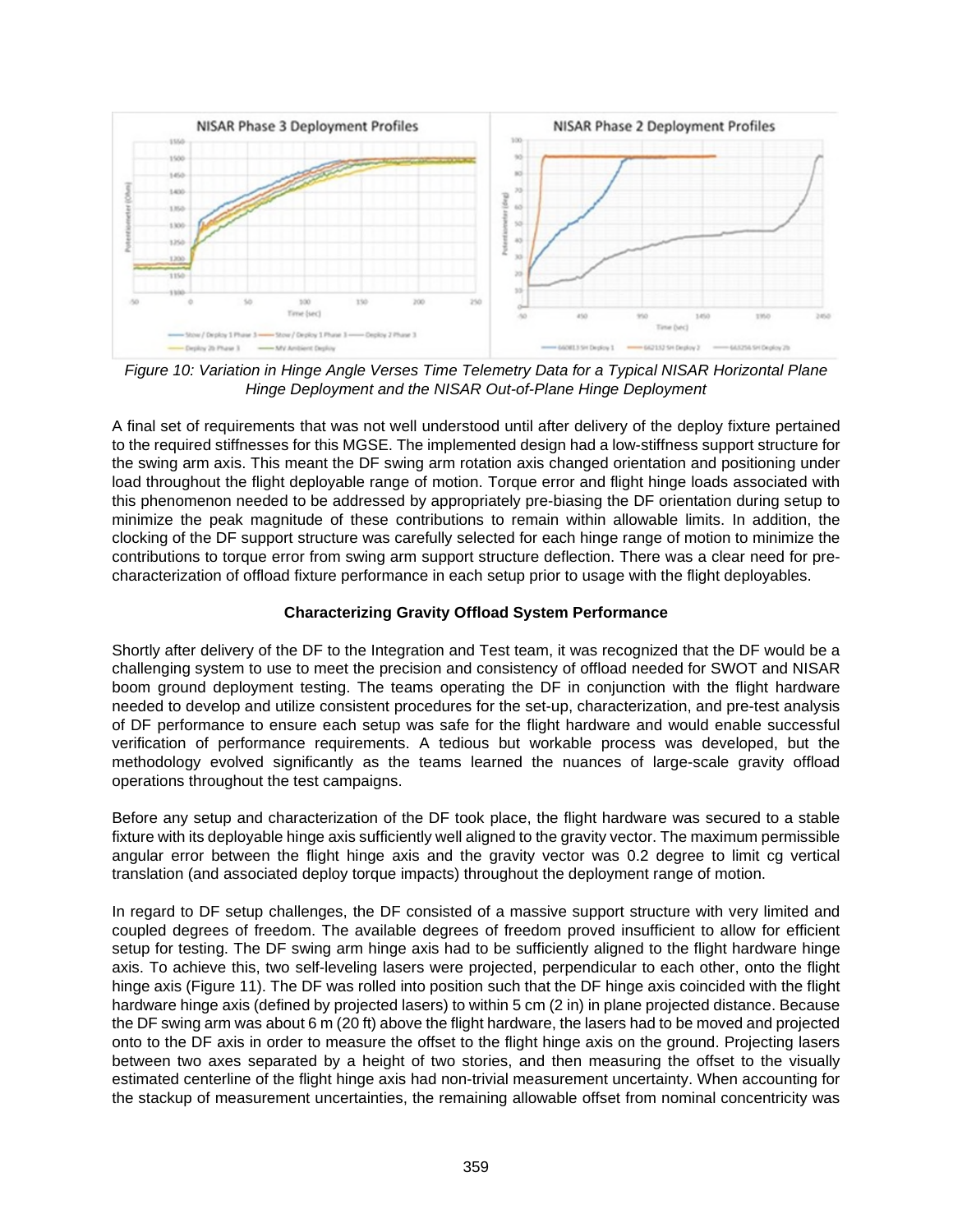determined to be 1.9 cm (0.75 in). In other words, the 1360 kg (3000 lbm) DF structure had to be rolled across an uneven floor on its four casters, and its swing arm hinge had to be aligned to the flight hinge axis 6 m (20 ft) below it, to within 1.9 cm (0.75 in). Once the two axes were aligned, the levelness of the DF swing arm axis with respect to gravity had to be characterized to ensure it did not impart any deployment assistance torques or unacceptably large resistance torques onto the flight hinge. Four jacks positioned at the four corners of the base structure provided only coarse adjustment capability to the levelness of the swing arm. Due to the large distance between the jacks and the swing arm, small adjustments at the base mapped to large changes in swing arm rotation axis levelness and position. Oftentimes, the levelness adjustments would put the hinge axes alignment out of the allowable 1.9 cm (0.75 in) positioning tolerance. As a result, the huge structure would need to be lowered back onto the casters to make small adjustments to the concentricity. And then the leveling process would need to be repeated. Many time-consuming iterations were typically needed to achieve an acceptable levelness in conjunction with an acceptable hinge axes co-alignment.



Laser Lines on DF Swing Arm Axis

*Figure 11: Laser Levelers Positioned Orthogonally for Alignment of Deploy Fixture Swing Arm Hinge Line to Flight Hinge Line* 

**Laser Lines on Flight Hinge** 

To characterize DF induced deployment interference torques in each setup, a test mass representative of the moving hardware was suspended from the DF offload cable while an operator manually rotated the swing arm at a constant rate using a T-handle wrench with extension. To record this characterization data, a torque transducer with angle encoder were placed in series with the load path of the T-Handle wrench and the adapter on the DF swing arm, capturing data while the operator rotated the swing arm and hanging mass. The transducer and encoder data were recorded on a nearby laptop. It was assumed this method of monitoring the drag torque would be sufficient in verifying that the DF was not assisting the rotation of the swing arm with hanging mass, and also not exceeding the resistance torque requirement. This characterization method was also used prior to stowing the flight hardware hinges pre-deployment test; however, the resistance/assistance torque requirements were significantly looser as only hardware safety requirements had to be met, rather than the more strict deployment performance correlation requirements.

For the NISAR project, this manual characterization method proved to be sufficient to meet their hardware safety and deployment performance requirements. This stemmed primarily from the fact that the flight deployment mechanism minimum net torque available at the end of the deployment sweep was significantly higher for NISAR than for the SWOT booms, and hence the deployment resistance torque requirements were higher for the NISAR deployment fixture. But inconsistent results from this manual characterization scheme from different operators (and even from different characterization runs done by the same operator) resulted in more torque characterization variability than could be used to demonstrate requirements compliance for SWOT booms. The SWOT project's booms also had a higher mass and rotational inertia than the NISAR boom segments during ground testing (given the stowed reflector needed to be included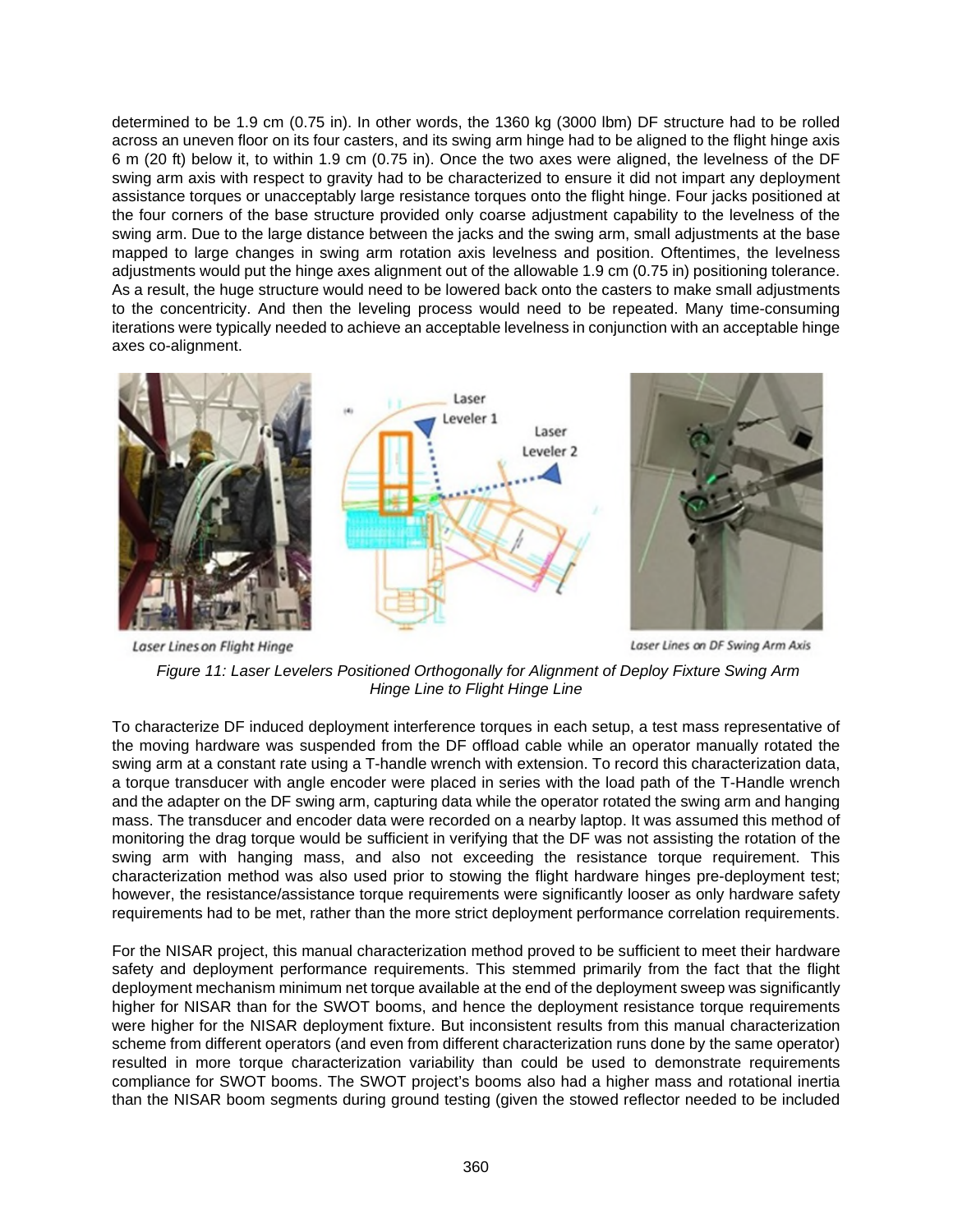at the end of the SWOT booms, but not on NISAR's). The increased inertia of the hanging mass on the swing arm made it more difficult for an operator to maintain consistency through manual characterization. One of the major difficulties that became hard to avoid in manual characterizations were inconsistent human interference loads in the torque data. These were caused by the operator accidentally rotating the swing arm too fast and then attempting to correct by slowing down (not necessarily rotating in the opposite direction, but just reducing the speed of rotation). When combined with small pendulous swinging motion of the test weight under the swing arm, this would sometimes show up as assistance torque in the data. Operator manual interference torques proved very challenging to decouple from DF torques in the measured data, resulting in high uncertainty in characterization runs and preventing deployment performance requirements from being able to be verified conclusively for SWOT.



*Figure 12: SWOT Motorized Torque Characterization Tool (Left), Full Swing Arm Offload System (Center), NISAR Manual Torque Characterization Tool (Right)* 

In the pursuit of sufficiently repeatable and accurate characterization runs, the SWOT project reworked the DF after initial testing. A motor with torque transducer and encoder was used to rotate the swing arm at a constant rate (selected to match the predicted average deployment speed) while recording the resistance torque / angle characterization data over the applicable deployment range of motion during characterization runs, with a clutch to disengage the system for flight deployment testing (Figure 12). The integration of this system to the top of the DF was a difficult undertaking, requiring weeks of iterations to align, test, and verify that the rotational axes of the motor and swing arm were sufficiently aligned as to not impart an additional drag torque into the characterization data that would not have existed during flight hinge deployments. While the time spent integrating this device caused a brief testing schedule delay, it resulted in higher characterization accuracy and consistency, which ultimately reduced the frequency of performance requirement violations in test. Despite the increased characterization fidelity, some performance requirement violations still occurred and more characterization challenges remained to be addressed.

In the course of investigation of one performance requirement violation, a concern was identified that DF deployment interference torques may be changing between pre-test characterization and actual deployment testing (or during deployment testing). A system had not been developed to directly measure DF deployment interference torques during flight deployment tests. To investigate this concern area, DF characterization runs were completed both pre-deployment and post-deployment. For some deployment tests, both the average torque value and even the shape of the measured DF torque curve were observed to change significantly between the pre- and post-characterizations (Figure 13). The exact root cause of the change was not conclusively determined, but there are two prevailing theories.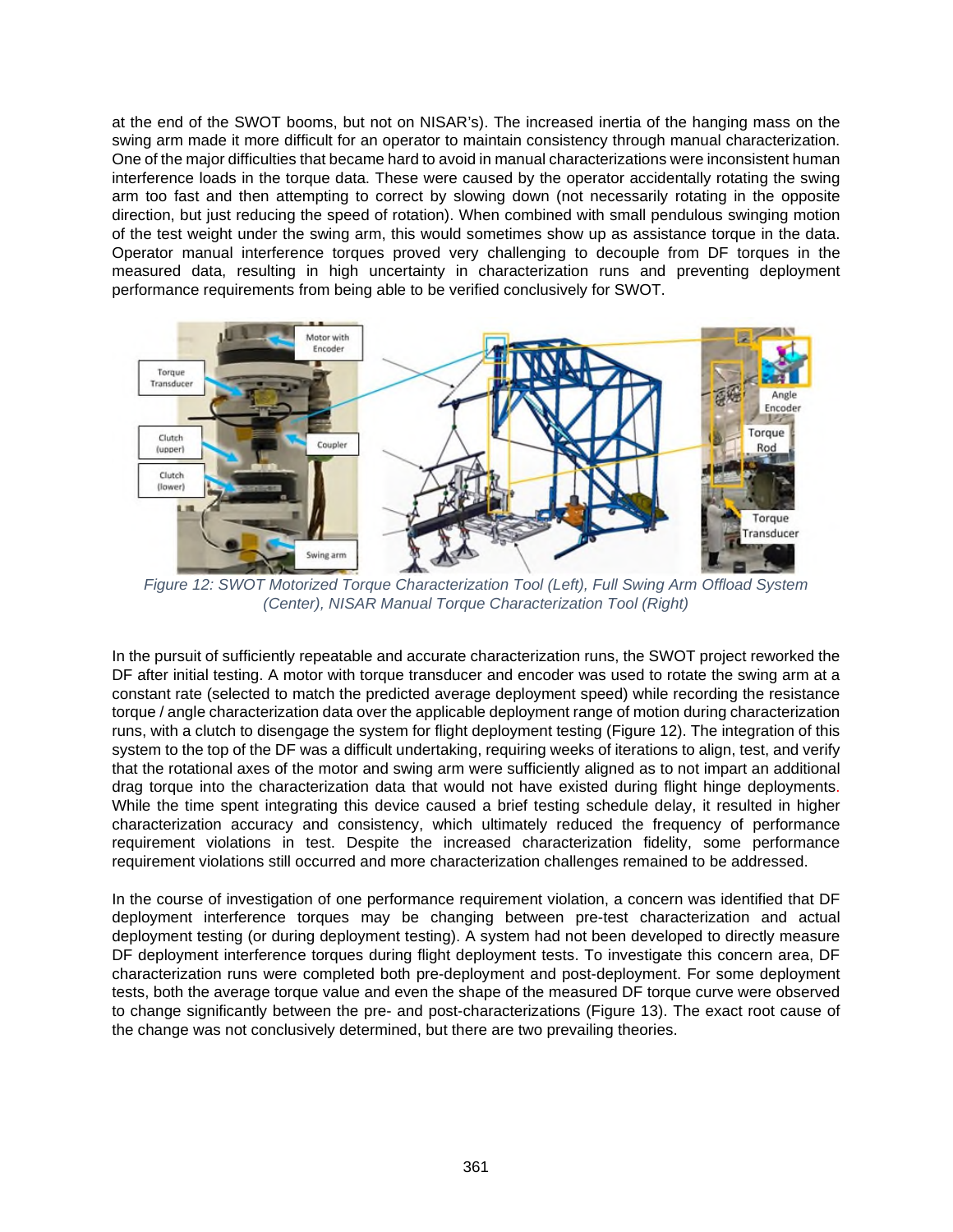

*Figure 13: Top Row - Pre-vs-Post DF Characterization Data for SWOT 180 Degree Sweep Angle Hinge. Bottom Row – Pre-vs-Post DF Characterization Data for SWOT 90 Degree Sweep Angle Hinge* 

During characterizations and deployments, the DF would sometimes make a creaking / popping sound that generally occurred in the same regions within the angular range. The DF support structure with all of its welds were thoroughly inspected and ruled out as a potential source of the audibles. It is expected that the swing arm radial bearings and thrust bearing may have shifted within their bores during deployment tests, causing an audible sound during the slip events. This bearing position change would result in swing arm rotation axis changes, with corresponding changes in parasitic torque. Another potential root cause identified was that the DF was supported by 4 points of contact to the floor via manually cranked jacks. It was observed during characterizations, where the jacks were used as the mechanisms for leveling, that the DF would sometimes rock about 2 opposing jacks—similar to an imbalanced 4-legged stool. Depending on which combination of three jacks supported the DF, the resulting torque curve / average would change. It is believed this phenomenon could have occurred across characterization tests, as well as during deployment tests, resulting in resistance torques that varied by a non-trivial amount, even in the "same setup" of the DF. The free hanging mass during characterization runs did not perfectly represent the loads on the DF when offloading a partially constrained boom as well as kickoff dynamics in deployment testing; hence the potential for rocking in deploy testing but not in pre-characterization. In response to these findings, both pre- and post-test characterizations were conducted for each deployment test and additional quality assurance verifications were implemented after this investigation to ensure all four jacks were well seated on the floor prior to the pre-test characterization runs.

Another late breaking realization was that the speed at which the swing arm rotated during characterization had an effect on the torque curve. Generally, the slower the swing arm was rotated, the higher the average measured parasitic torque. Once this effect was identified, the new process for characterization included pre-characterization of DF performance to ensure sufficient setup for hardware safety, and post-test recharacterization at the average measured speed of the flight hardware during deployment for performance requirement verification. While this methodology also helped improve the correlation of test results to predictions, more performance requirement violations and associated investigations ensued--further improvement in the process was still needed.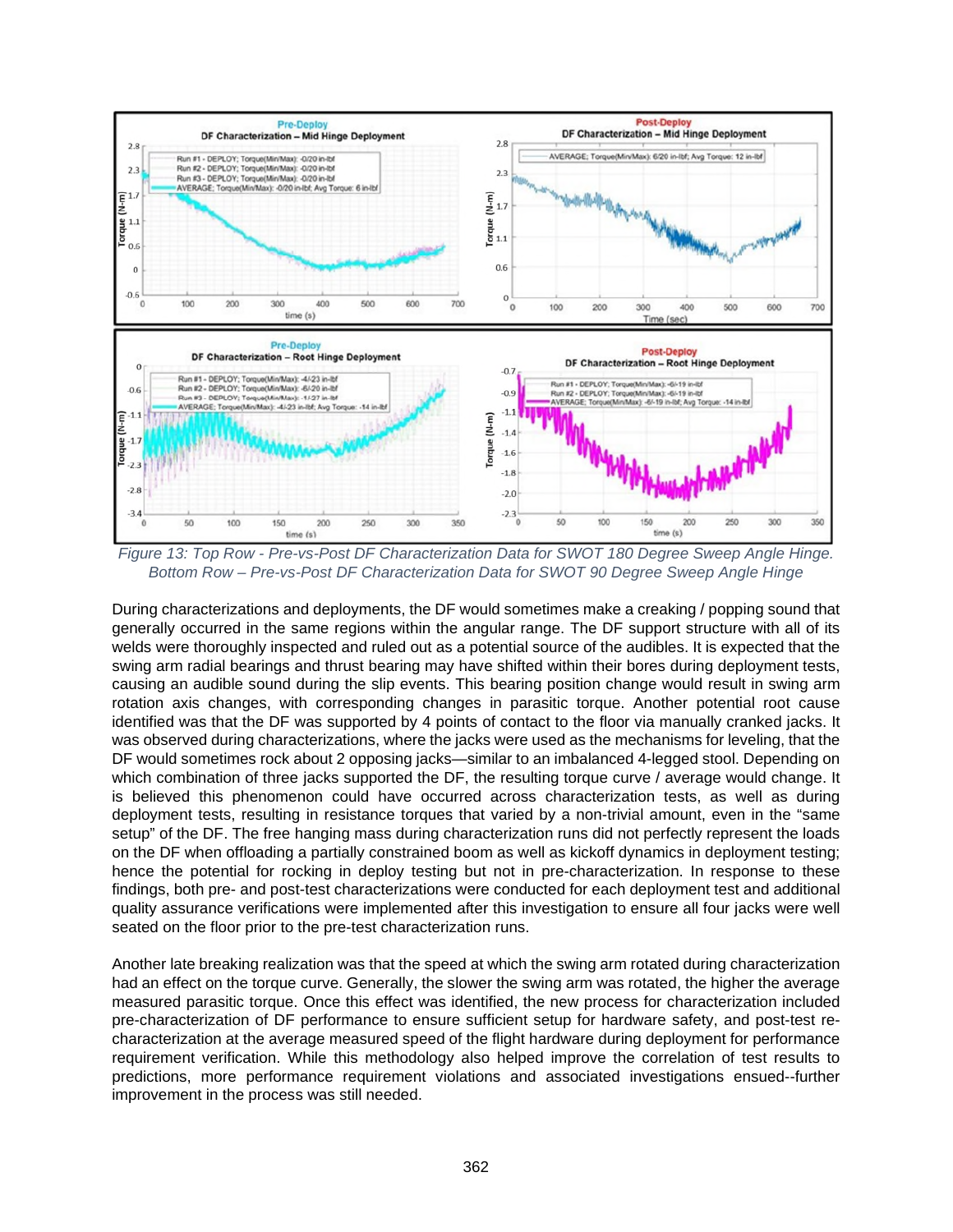One of the major features the DF lacked was the ability to record real-time resistance torque contributions from the DF with the Flight Hardware rigged to the deployment cable. There was a fundamental difference between articulating the swing arm with a free hanging mass and articulating the swing arm with a partially constrained boom suspended. DF pre-characterization measurements with a free suspended mass simulator did not fully account for any of the error sources referenced in Figure 7.

A detailed ground support equipment deployment performance modeling effort was undertaken to analytically bound additional error sources based on additional alignment and weight measurements taken in each setup; this enabled analytical post-processing of test data to demonstrate compliance with hardware safety limits and adequate correlation of flight deployable performance with lower level ambient test results.

Through this additional deployment modeling, it became apparent that the simplistic approach of specifying a maximum average resistance torque requirement across the range of motion did not ensure compliance with the deployment performance duration requirement. DF interference torque near the end of the deployment range of motion had a far more significant, non-linear impact on total deploy duration than interference torque near the start of the range of motion. Therefore, the maximum allowable resistance torque imparted by the DF needed to be reduced further towards the end of the boom's deployment sweep, posing even tighter constraints on the already-challenging task of aligning and leveling the DF swing arm axis to the boom hinge axis.

To further reduce discrepancies between deployment duration model predictions and as measured performance in test, actual measured DF test characterization data was also input into the deployment model. When accounting for the as-measured characterization data in the model, this method proved to be quite accurate, predicting durations within 5% of actuals for the final two deployments on SWOT for which it was implemented.

#### **Conclusions, Lessons Learned, and Recommendations for Future Large Deployables Testing**

The lessons learned following completion of the SWOT and NISAR boom deployment testing campaigns fall into several broad categories.

The first category is to carefully consider ground test needs for large-scale flight deployables early on in the mission planning phase. Flight design teams can have a tendency to "optimize" flight hardware designs for the flight system with little to no consideration for ground testing. A more balanced approach would likely be of best value to the project. Several costly issues encountered during the SWOT and NISAR ground deployment test campaigns stemmed from flight hardware design decisions made very early in the planning, and it was too late to reverse these decisions once the impacts to the MGSE and testing teams were better understood. Involving integration and test and MSGE engineers at the earliest stages to work through the ground test program even at a conceptual level could have uncovered many of the issues that were discovered only after the DF was delivered*.* Generating flight mechanism designs that were outside of the main structural load paths and flight configurations that are able to be tested in free-free offloaded states also would have greatly reduced the risk to the hardware and simplified the overall test setups. Separable field joints should be included for all deployable hinges to allow flight acceptance testing at the lowest levels of assembly and simplify higher level system tests except under the most mass constrained programs. Where possible, self-supporting deployable structures or structures with less sensitivity to reasonable parasitic loads can greatly simplify testing operations and requirements verifications**.**

The second category of lessons learned applies during the concept generation and down selection of MGSE gravity offload architectures. Invest effort to achieve an adequate understanding of flight hardware sensitivities and requirements early in the development, and identify and push back on overly challenging / constraining requirements from the flight system as early as possible. In generating concepts, a good understanding of the architecture's sensitivity to misalignments and how it effects deployment performance as well as the degree of difficulty to achieve the required alignments needs to be a key metric for down selection. For flight designs requiring a very high level of offload precision, self-aligning deployment systems